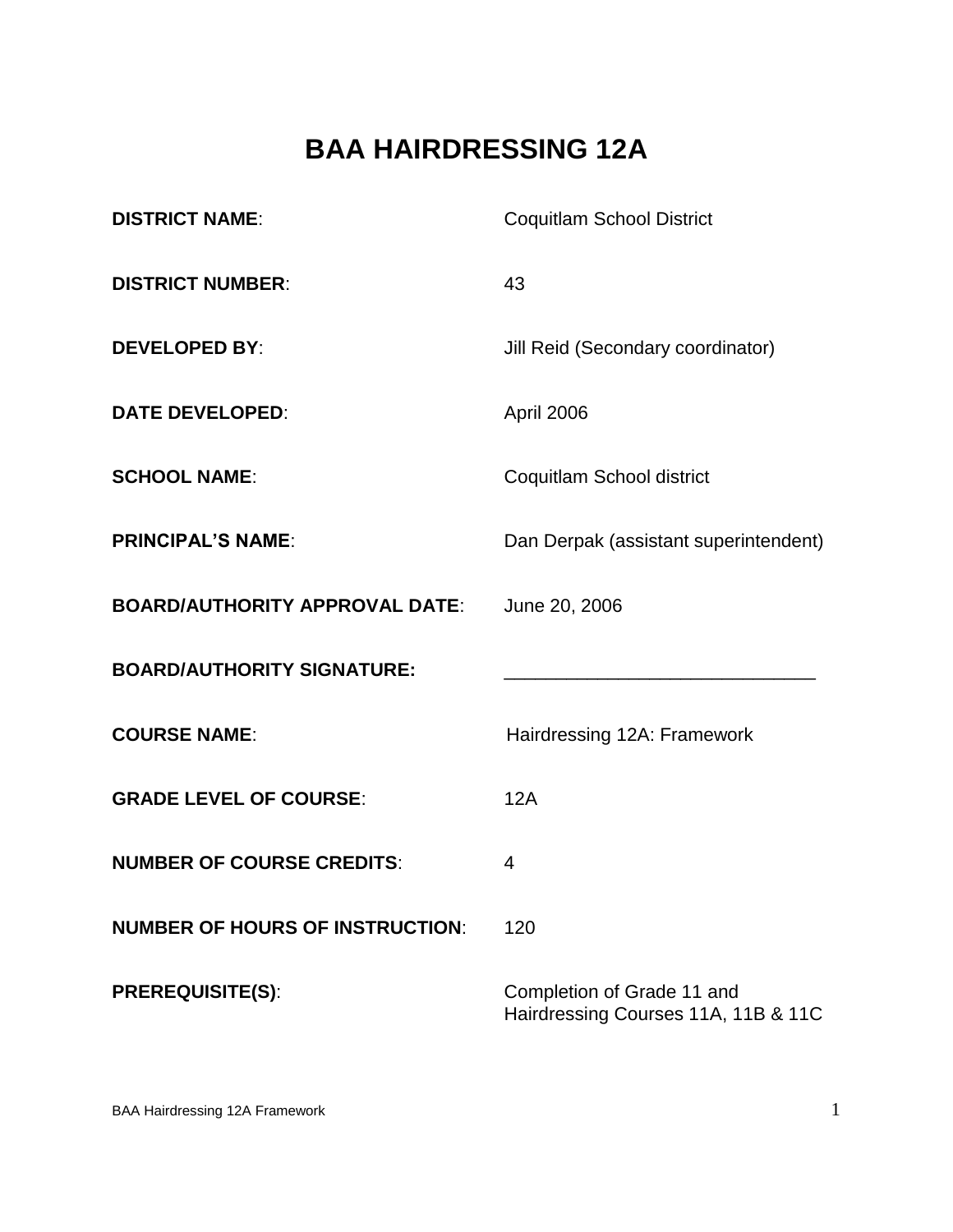#### **SPECIAL TRAINING, FACILITIES OR EQUIPMENT REQUIRED**:

Hairdressing Salon, "Tools of the Trade"

#### **COURSE SYNOPSIS**:

Hairdressing 12A is a theory course which builds on the principles of hairdressing and the organization and management of a hair salon from Hairdressing 11A.

#### **RATIONALE**:

As an extension of Hairdressing 11A, the focus of this course is to provide students with ongoing and continuing instruction in the theory of hairdressing and in the operation and management of a hair salon. Concepts previously covered in Hairdressing 11A are expanded and developed in greater detail.

This course is taken concurrently with three other hairdressing courses which emphasis practical skill development.

| <b>UNIT</b>    | <b>TITLE</b>                | <b>TIME</b> |
|----------------|-----------------------------|-------------|
| 1              | Superhost                   | 10          |
| $\overline{2}$ | <b>Salon Buisiness</b>      | 10          |
| 3              | Salon Ecology               | 5           |
| 4              | <b>Hair Cutting</b>         | 20          |
| 5              | <b>Hair Styling</b>         | 15          |
| 6              | <b>Design Decisions</b>     | 10          |
| $\overline{7}$ | Wigs and Hair Additions     | 10          |
| 8              | <b>Chemical Texturizing</b> | 20          |
| 9              | <b>Hair Colouring</b>       | 20          |
|                | <b>Total Hours</b>          | 120         |

#### **ORGANIZATIONAL STRUCTURE**

#### **UNIT 1**: **Superhost**

The Superhost Program provides students with the skills and knowledge that they need to provide excellent service to the public. It also encourages students to feel a sense of personal pride and commitment to their work.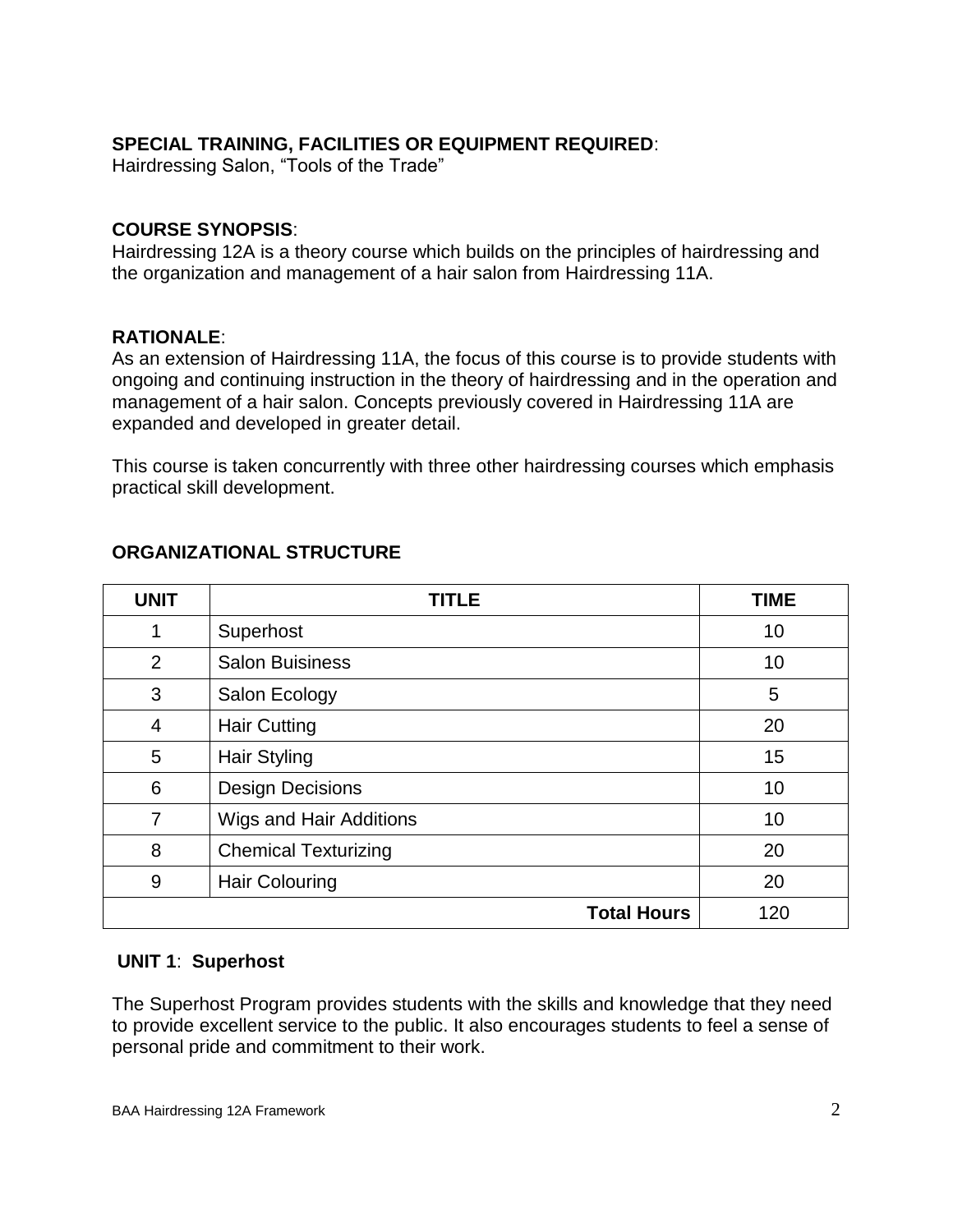## **Curriculum Organizers**

- Service skills
- Communication process and listening skills
- Superhost fundamentals

#### **Learning Outcomes**

*It is expected that students will be able to:*

- Demonstrate an understanding of the importance of excellent customer service skills
- Describe the communication process, and the skills required to make the communication effective
- Demonstrate how to listen to your customers in a way that shows that you care about them and their needs
- Explain the five key Superhost fundamental commitments that assist you to "go the extra mile"

## **NIT 2**: **Salon Business**

This unit provides the student with the skills to select the right salon environment for their employment and will allow them to offer the best possible service and products to the clients.

#### **Curriculum Organizers**

- The beauty industry
- Job search
- Professional relationships
- Salon ownership
- Salon retailing

## **Learning Outcomes**

*It is expected that students will be able to:*

- Establish short and long range personal goals within the beauty industry
- Identify and demonstrate effective job search strategies
- Identify and demonstrate effective job search strategies
- Use a decision making process which includes evaluating criteria to identify suitable job
- opportunities
- List the steps used to develop and maintain professional relationships including building a clientele.
- Describe salon ownership types, structure, operations, and requirements for the practice of good business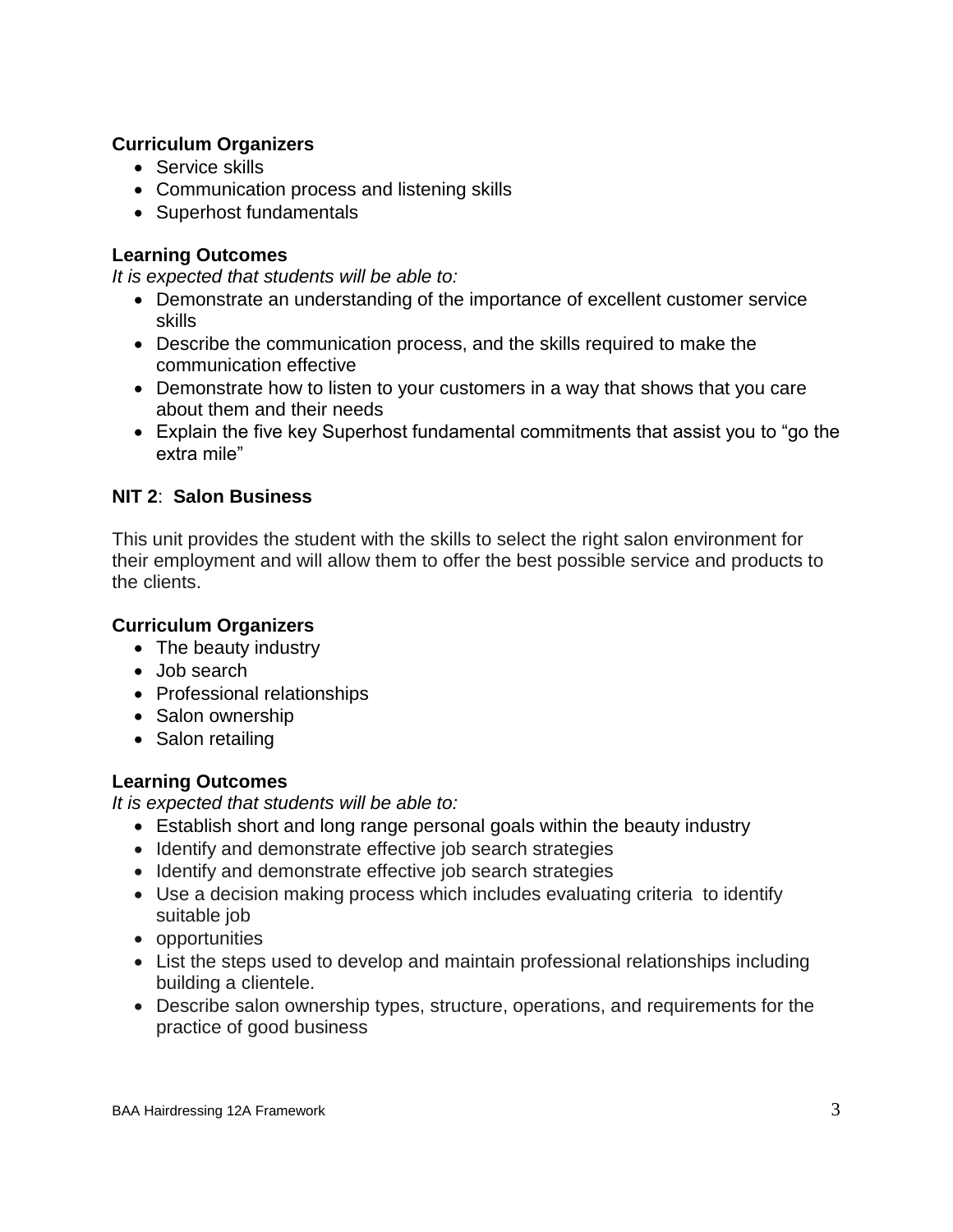# **UNIT 3**: **Salon Ecology**

Review of the three main concepts: microbiology, infection control, and first aid and safety. Salon ecology enables the student to understand how to prevent the unnecessary spread of infectious diseases and to perform first aid procedures for the protection of the client.

#### **Curriculum Organizers**

- Review microbiology
- Review growth of Bacteria
- Review viruses
- Review infection and infection control
- $\bullet$  Review first aid techniques
- Current developments in sanitation, disinfection, and sterilization
- Current research and development in infection and infection control
- Current developments in communicable diseases

#### **Learning Outcomes**

*It is expected that students will be able to:*

- Demonstrate knowledge in microbiology, bacteria, viruses, infection and infection control, and first aid techniques
- Describe ways to prevent the spread of disease and to kill certain or all microbes
- Describe and demonstrate sanitation guidelines
- Identify communicable diseases and their characteristics
- Describe current research in sanitation, infection, and communicable diseases and discuss the implications of these in the hairdressing salon setting

## **UNIT 4**: **Hair cutting**

Hair cutting presents two main concepts: hair cutting theory and hair cutting procedures. This Unit provides fundamental guidelines for knowing and understanding the theory of hair cutting and performing hair cutting procedures.

#### **Curriculum Organizers**

- Hair cutting theory
- Hair cutting procedures
- Introduction to hair competition cutting lines

#### **Learning Outcomes**

*It is expected that students will be able to:*

- Identify correct hair cutting techniques and proper procedures to achieve basic haircuts
- Sketch and/or draw hair cutting procedures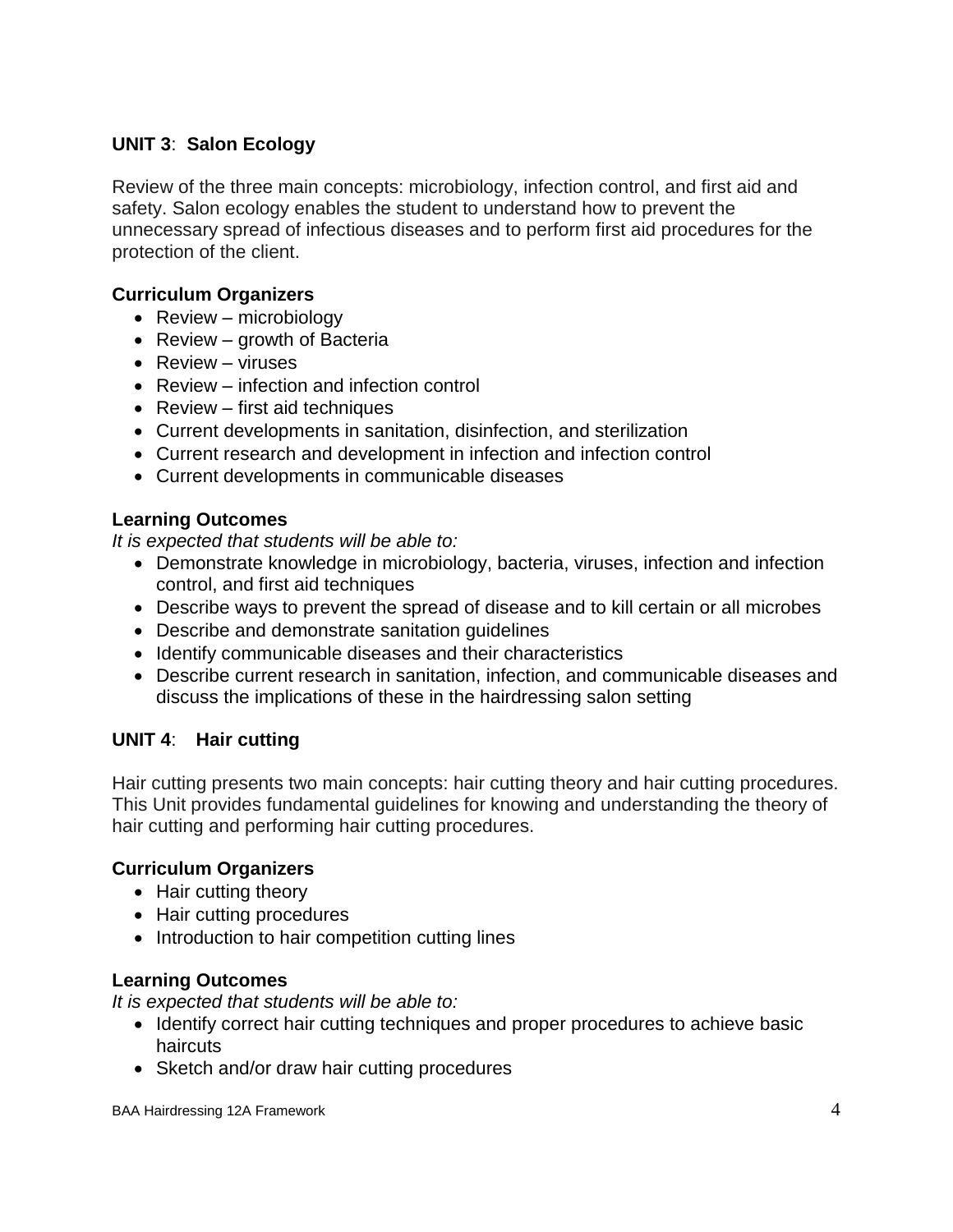• Identify basic techniques for competition hair cutting techniques

# **UNIT 5**: **Hairstyling**

Hairstyling presents four main concepts: hairstyling theory, thermal styling, wet styling and long hair styling. This unit provides fundamental guidelines for form and texture combined with direction and movement to create hairstyles. The major goal of this chapter is to understand hairstyling theory**.**

## **Curriculum Organizers**

- Hairstyling
- Thermal styling
- Wet styling
- Long hair styling
- Competition styling
- Product knowledge for styling

## **Learning Outcomes**

*It is expected that students will be able to:*

- Identify hair styling techniques
- Demonstrate knowledge of fundamentals of hairstyling theory
- Assess suitability of hair style for client be analyzing client features (face shape, hair texture, hair colour, age etc)
- Identify the steps and skills used in client consultation as it pertains to hairstyle
- Identify essential products and discuss their uses for different styles
- Identify the various tools for hair styles and discuss their purpose

## **UNIT 6**: **Design Decisions**

This unit provides students with the skills to help them make important decisions about their client's hair, fashion and make up. Students learn design principles about proportion and composition.

## **Curriculum Organizers**

- Design decision considerations
	- o Proportion
	- o Hair
	- o Personality
	- o Clothing
	- o Lifestyle
- Client consultation
- Design composition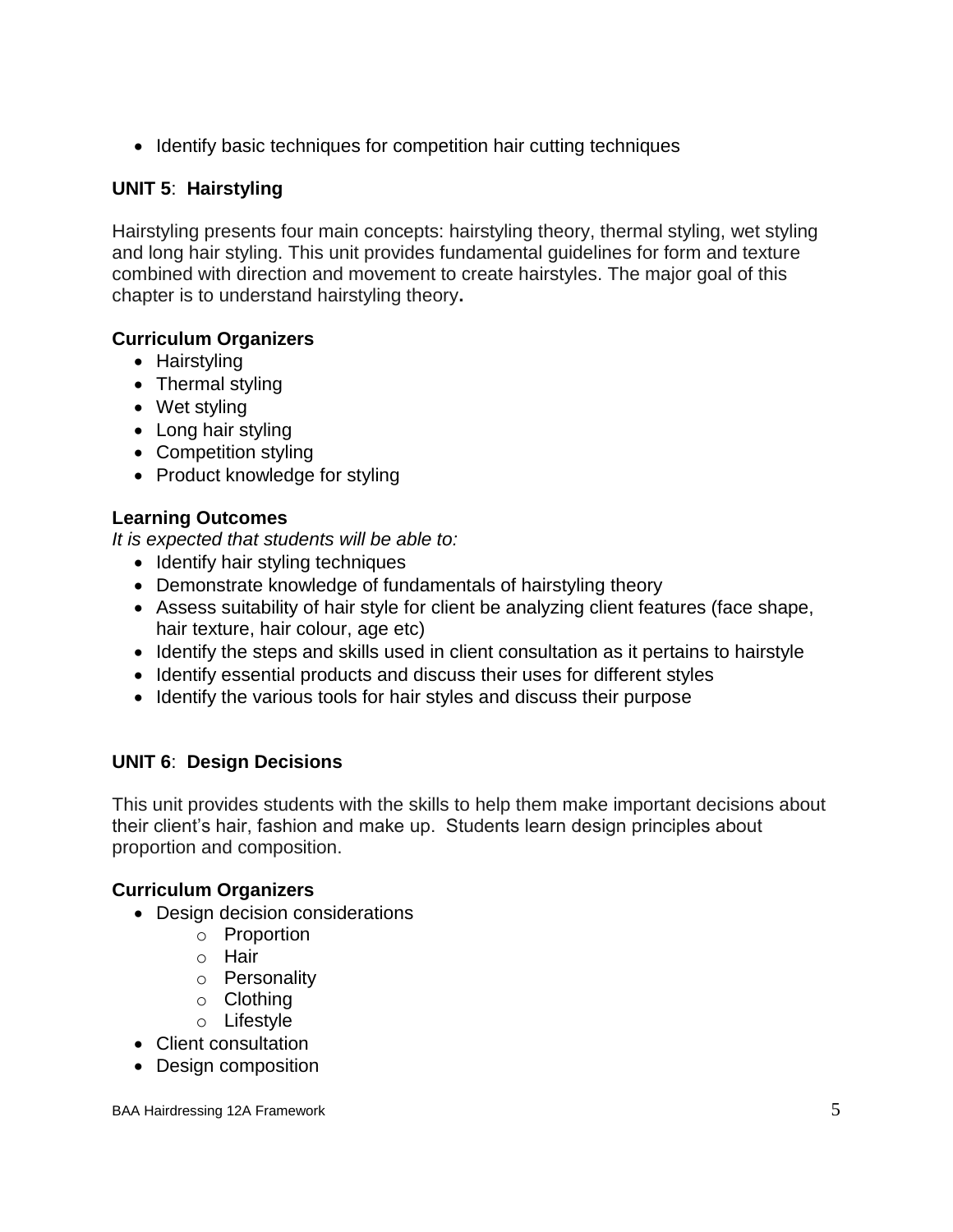• Design creativity and originality

## **Learning Outcomes**

*It is expected that students will be able to:*

- Identify proportions used when creating a design for the human body and face
- Recognize and analyze key areas to create and support the client's total image by using proper communication skills during client consultation
- Identify the design elements and principles used to compose designs
- Develop and explore through portfolio work creative and unique designs

# **UNIT 7**: **Wigs and Hair Additions**

In this unit, students gain knowledge and skill in working with wigs and hair additions with a view towards meeting the needs of clients who desire a variety of hairstyle changes.

# **Curriculum Organizers**

- History
- Composition, colours, construction
- Wig and hairpiece essentials
- Infection control and safety
- Client consultation
- Wig services
- hairpieces

## **Learning Outcomes**

*It is expected that students will be able to:*

- explain why clients wear wigs and hairpieces
- list the professional wig services performed in the salon
- define hair additions and describe five methods of attachment

# **UNIT 8**: **Chemical Texturizing**

In this unit, students learn how to provide major chemical changes for the hair that in turn offer a client new options for cuts and styles. Students learn about different types of hair, the kinds of products to be used and the procedures that yield professional results.

# **Curriculum Organizers**

- Perming
- Relaxing
- Curl reforming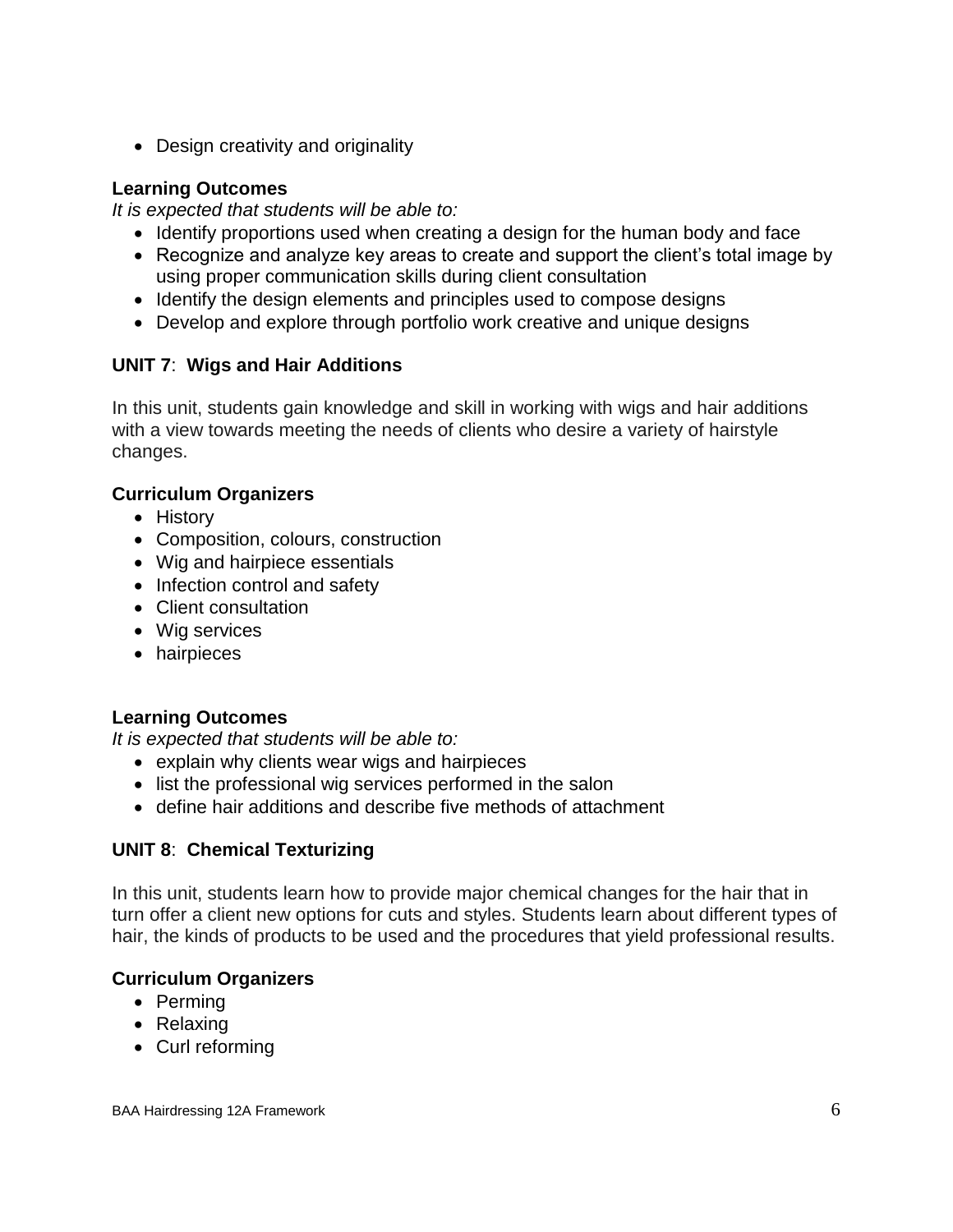## **Learning Outcomes**

*It is expected that students will be able to:*

- Demonstrate knowledge (explain and describe) the fundamental theory and procedures of:
	- o Perming
	- o Chemical relaxing
	- o Curl reforming
- Demonstrate knowledge (explain and describe) the newest developments in chemical relaxing such as Japanese hair straightening

#### **UNIT 9**: **Hair Colouring**

In this unit, students gain an understanding of colour with a view towards assisting the client in enhancing their haircut or style.

#### **Curriculum Organizers**

- Colour theory
- Identifying existing hair colour
- Changing existing hair colour
- Hair colour trends
- Hair colour for competition

#### **Learning Outcomes**

*It is expected that students will be able to:*

- Define colour and the law of colour/colour theory
- Identify the natural and artificial level, tone, and intensity of hair colour
- Demonstrate knowledge by explaining the procedures used to change existing hair colour
- Identify colour correction problems and suggest solutions
- Recognize hair colour trends and explain rationale for trends in light of contributing factors such as seasons, fashion trends, social customs etc
- Identify the differences between hair colour for competition and commercial wear
- Discuss the role of creativity, uniqueness, and originality in hair colour decisions

## **INSTRUCTIONAL COMPONENT**:

- Seminars & Lectures
- Charts and Webbing
- Vocabulary Development
- Grouping and Peer Work
- Cooperative analyses and critiques
- Problem solving techniques

BAA Hairdressing 12A Framework 7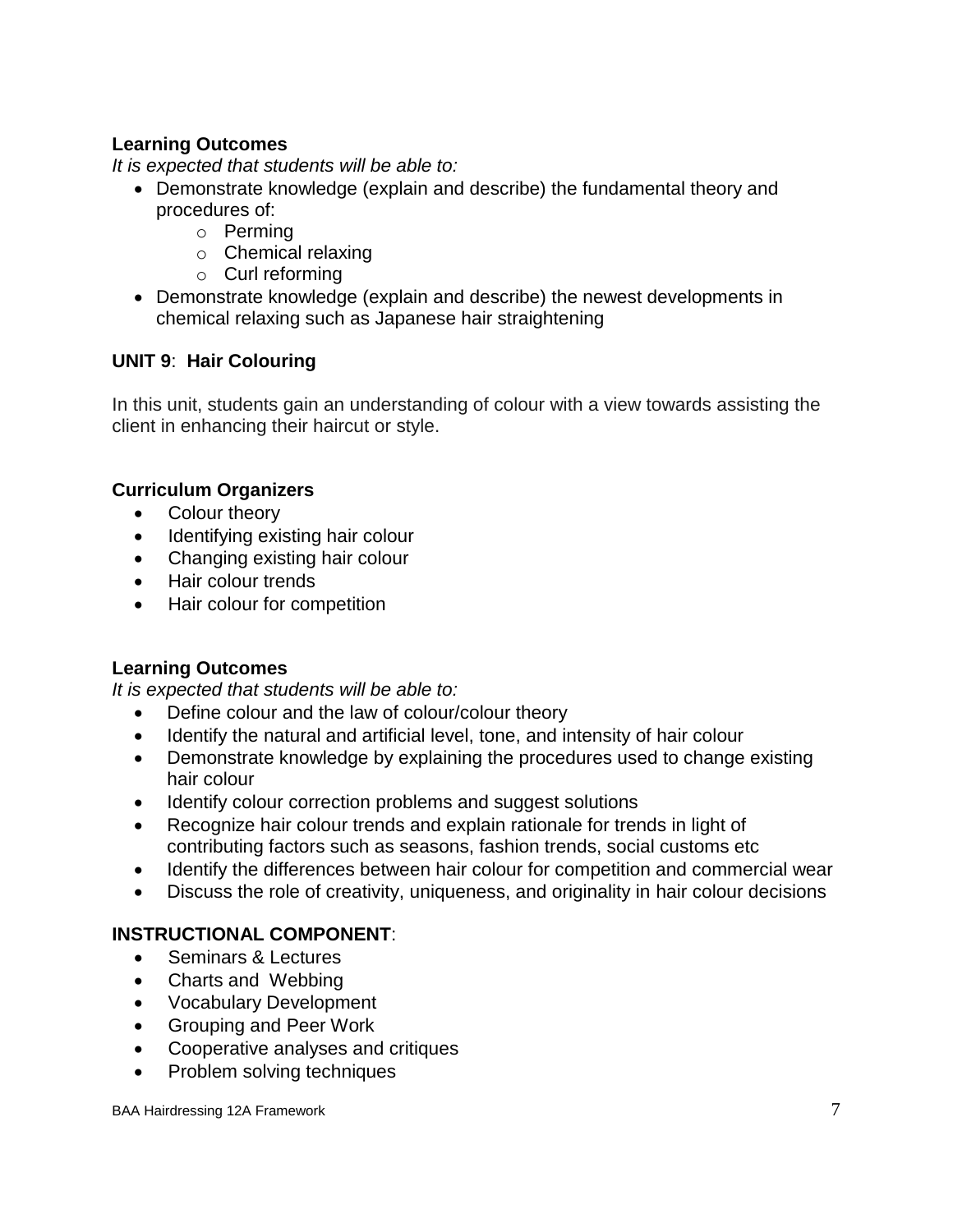- Demonstration videos
- Practical demonstrations
- Workbook

#### **ASSESSMENT COMPONENT**:

- **Effective formative assessment via:** 
	- o Clearly articulated and understood learning intentions and success criteria
	- o Questions posed by students, peers and teachers to move learning forward
		- Discussions and dialogue
	- o Feedback that is timely, clear and involves a plan
	- o Students are resources for themselves and others peer and selfassessment
	- o Student ownership

Formative assessment used to adapt learning experiences and inquiry plans on an ongoing basis to meet specific learning goals.

Development, awareness and action, based upon metacognition intended to lead to learner independence and self-coaching.

Summative Assessment:

Summative assessments will be determined as students demonstrate proficiency/mastery toward particular learning outcomes. Summative assessments and final grades will reflect the following:

- Students will work collaboratively with the teacher to determine summative achievement on assignments and letter grades based upon dialogue, and evidence of learning
- Behaviour and work habits will NOT be included when determining letter grades
- Marks will not be deducted for late work
- Extra credit and bonus marks will not be awarded
- Plagiarizing will not result in reduced marks/grades –the student will be required to demonstrate their learning authentically
- Attendance will not be considered toward letter grade
- Only individual learning demonstrated –no group marks will be used to determine grades
- Letter grades will reflect learning towards the learning outcomes articulated above
- Letter grades will be based upon criteria provided/agreed upon toward the learning outcomes
- Letter grades will be determined in relation to the learning outcomes not in comparison to the achievement of other students

BAA Hairdressing 12A Framework 8